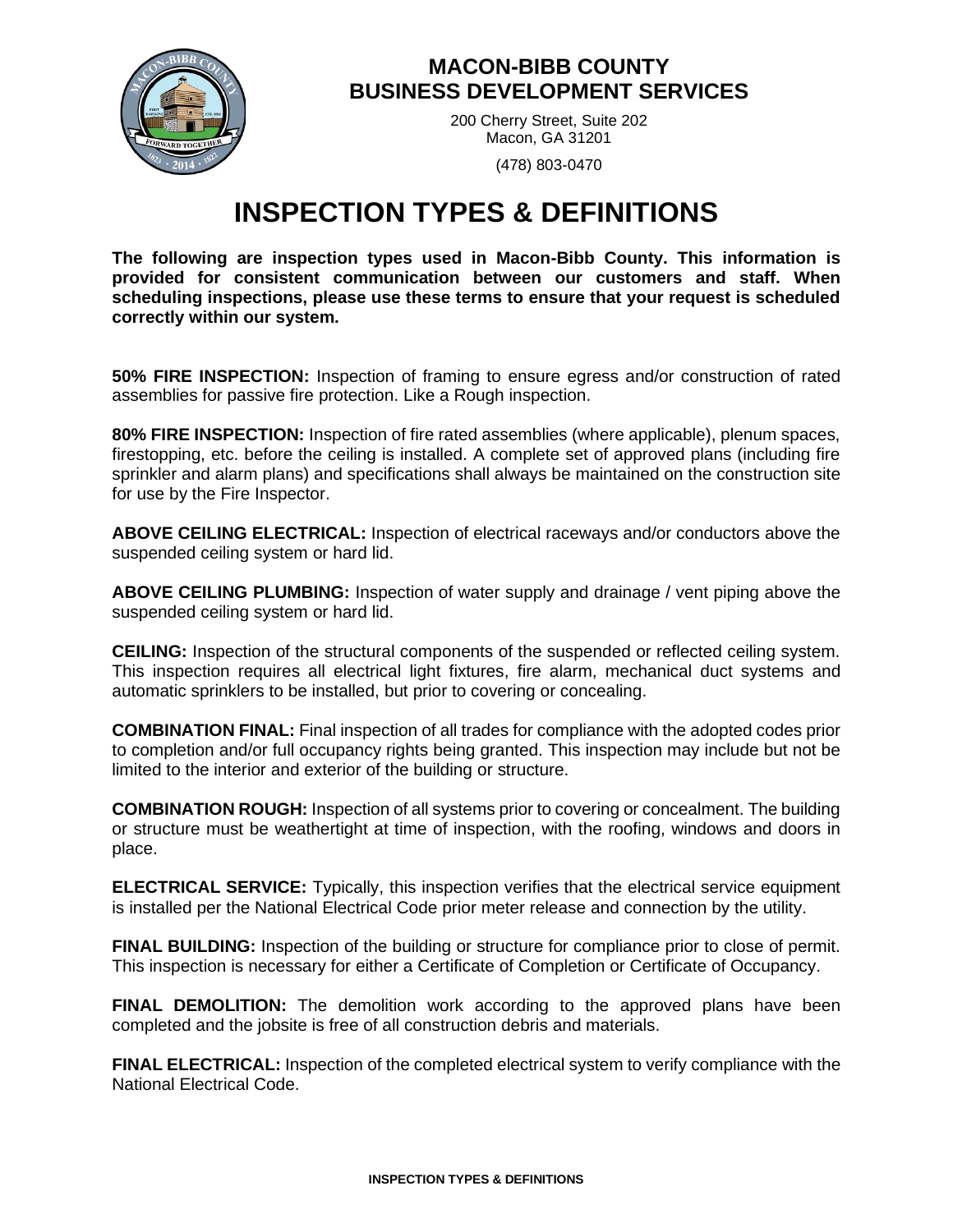**FINAL FIRE ALARM:** This is the final system commissioning and collection of all forms required by NFPA 72. During this inspection, the Fire Inspector verifies that system is installed per code and fully functional.

**FINAL FIRE EXTINGUISHING SYSTEM:** Inspection of commercial kitchen hood fire extinguishing system or clean agent (gas) suppression system. This is the last inspection to verify the operation of the system and commissions it for use within the building.

**FINAL FIRE:** This inspection occurs after the COMBINATION FINAL or FINAL BUILDING inspections. This is the last inspection prior to occupancy, which allows the Fire Inspector the opportunity to inspect the fire and life safety portion of the building. During this inspection, the furniture is in place to verify that means of egress (exiting system) is free of obstructions.

**FINAL FIRE SPRINKLER:** Inspection of the automatic sprinkler system, with collection of all final reports required to commission the system per NFPA 13.

**FINAL LOW VOLTAGE:** Inspection of the installed low voltage system for compliance with the National Electrical Code.

**FINAL MECHANICAL:** Inspection of the completed mechanical system installation necessary to release the system for use.

**FINAL PLUMBING:** Inspection of the completed plumbing system installation necessary to release the system for use.

**FINAL ROOF:** The inspection of the finished roof installation, with all flashing in place and the site clean of all construction debris and materials.

**FIRESTOPPING:** Inspection of membrane and/or through penetration of rated assemblies. The firestopping must be installed in compliance with the listed rated assembly, with the empty product containers onsite at time of inspection.

**FLOOR FRAMING:** Inspection of the floor framing prior to installation of the floor sheathing.

**FOOTING:** This may be a continuous perimeter footing or pier footing inspection. The footing must be formed, with rebar tied in place and elevated at time of inspection.

**FOUNDATION:** This may be a combined footing and stemwall inspection, with all horizontal and vertical rebar tied in place and elevated within the forms.

**FOUNDATION DRAINAGE:** This is the inspection of the below grade drainage system around habitable or non-habitable below grade spaces.

**FOUNDATION WATERPROOFING:** This is the inspection of the applied waterproofing to the basement or below grade line of a building or structure.

**GAS PRESSURE TEST:** This is a visual inspection of the gas piping installation and the witnessing of the system under pressure, per the International Fuel Gas Code. Please slightly over pressurize the gas piping system, which will allow the Building Inspector the opportunity to release some pressure to verify that the pressure gauge is functional.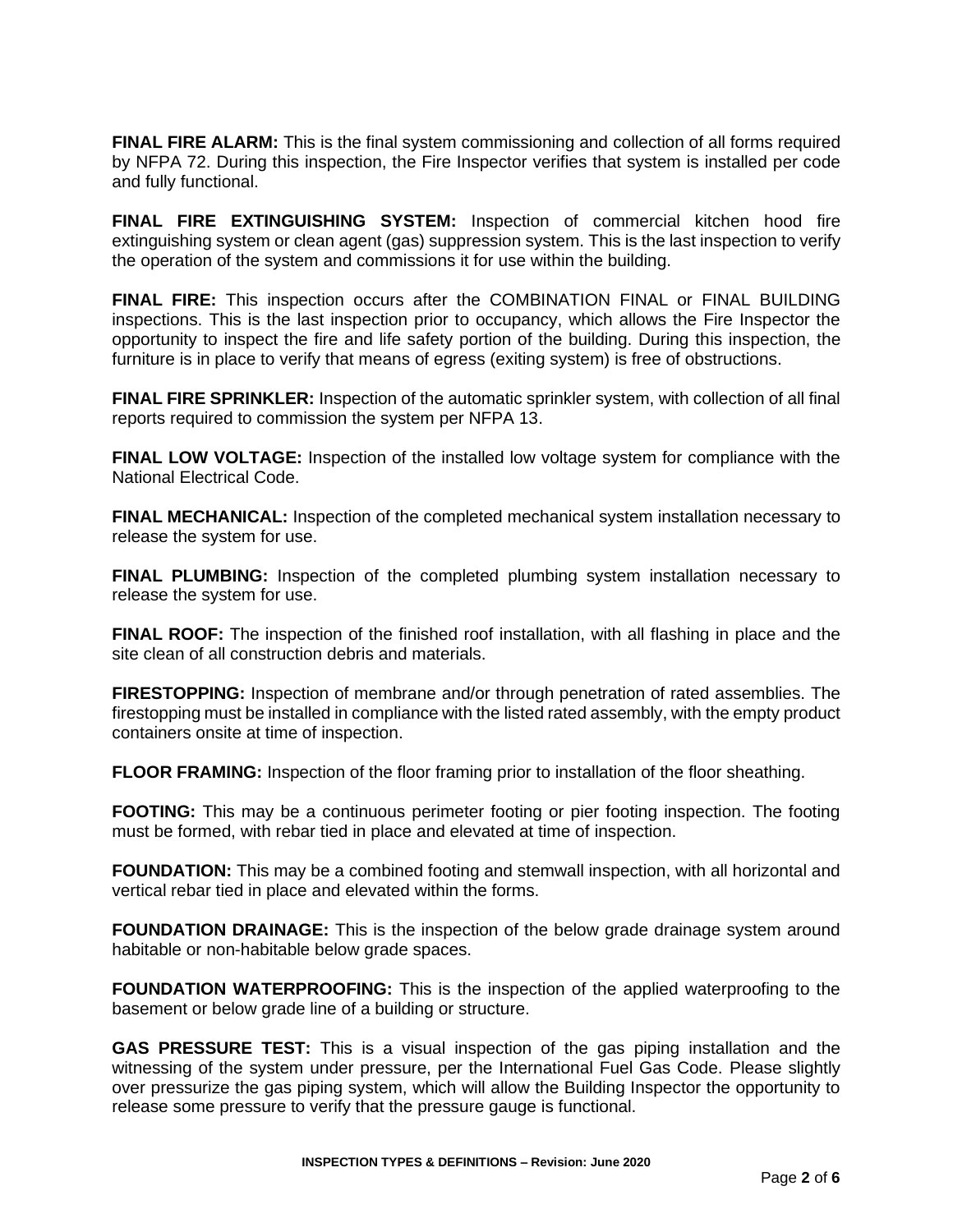**GREASE INTERCEPTOR / TRAP:** This inspection verifies the venting and grease waste piping to the grease interceptor or grease trap. Additional inspections may be required through the health department**.** 

**GROUNDING / BONDING:** Inspection of the electrical grounding system, which includes the bonding to establish electrical continuity and conductivity. (See NEC Article 250)

**INSULATION:** Inspection of insulation installed for verification of compliance with the International Energy Conservation Code.

**LATH:** Inspection of the wire mesh used for either interior gypsum plaster or exterior cement or synthetic based wall covering. For exterior installations like stucco or Exterior Insulated Finishing Systems (EIFS) this inspection occurs after the WEATHER BARRIER / FLASHING inspection.

**LANDSCAPE IRRIGATION BACKFLOW PREVENTOR:** Inspection of the landscape irrigation system backflow preventor. This inspection is limited to the point of connection between the landscape irrigation system and the potable water connection. The landscape irrigation system will not be inspected.

**LIGHT TEST:** Verification that the grease exhaust duct system in a commercial kitchen or food prep area is free of pin holes. This inspection is performed onsite PRIOR to hanging the grease exhaust duct system.

**OCCUPANCY INSPECTION:** Inspection performed by the Fire Inspector to grant occupancy of a commercial property for business licensing.

**OTHER – ELECTRICAL:** Electrical inspections that fall outside of the typical. Examples being but not limited to photovoltaic (solar electric), generators, etc.

**OTHER – MECHANICAL:** Mechanical inspections that fall outside of the typical. Examples being but not limited to solar heat, large refrigeration systems, unusual mechanical appliances, etc.

**OTHER – PLUMBING:** Examples for this inspection may include but not be limited to: water heaters, boilers, medical gas systems, medical vacuum systems, nonpotable water systems, grease traps, grease interceptors, sand/oil interceptors, etc.

**PERMANENT POWER:** Release of the electrical service equipment to the local utility for connection to power. This may be the transition of the electrical power from temporary status to permanent at time of Final Electrical Inspection.

**POOL BONDING:** Verification of pool / spa steel electrical bonding in compliance with the National Electrical Code. The pool / spa must have the concrete applied until this inspection has occurred.

**POOL DECK STEEL BONDING:** Verification of the electrical bonding of the steel within the walking surface around the pool / spa.

**POOL FINAL:** An inspection to verify the complete installation of all plumbing systems, devices, and appliances associated with the pool or spa systems including verification of the pool / spa barrier and pool / spa barrier warning systems.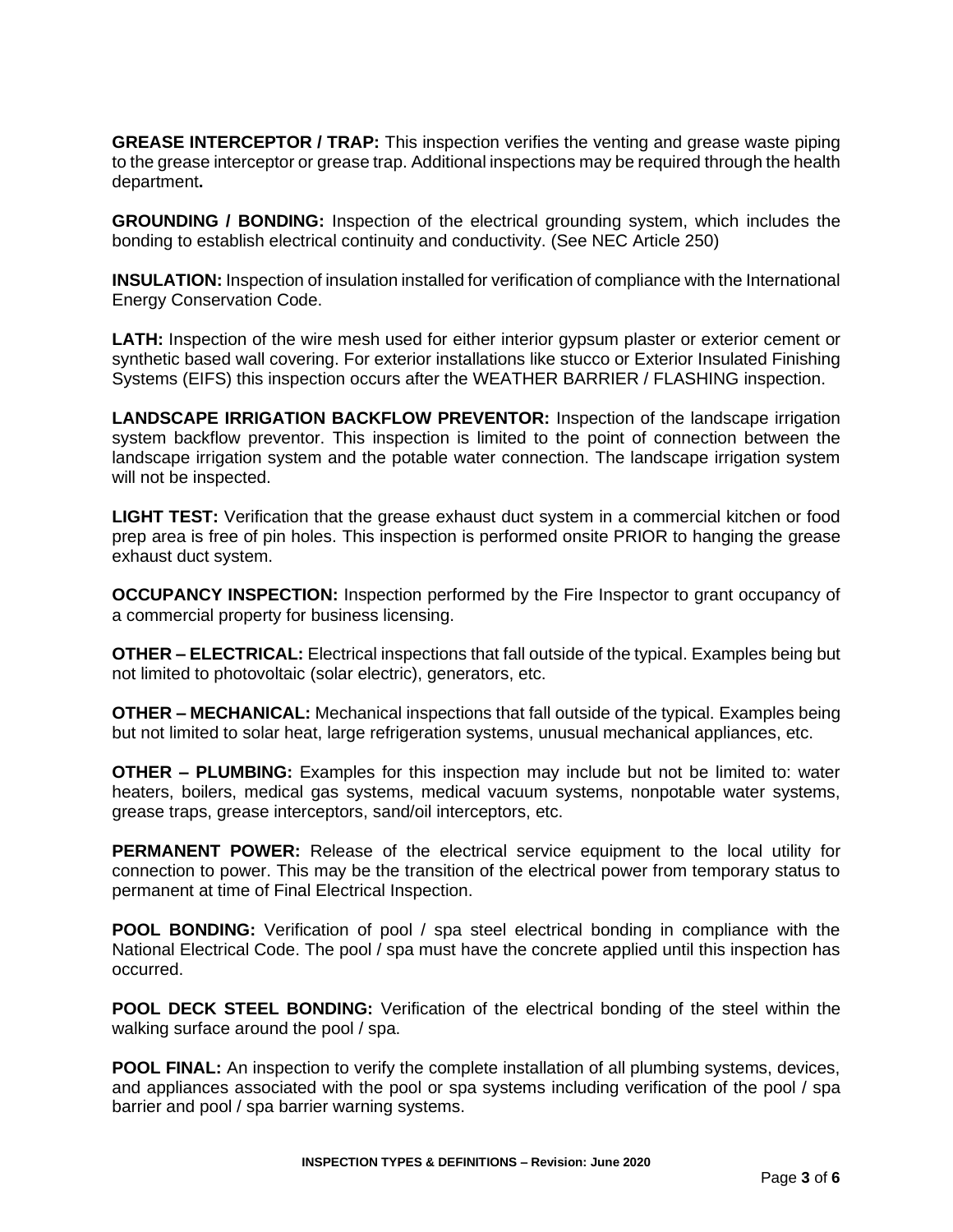**POOL STEEL (BASKET):** Inspection of the reinforcing steel swimming pool or spa structural shell prior to the installation of gunite (dry-gun concrete) or shotcrete (wet-gun concrete)

**ROOF SHEATHING:** The inspection of the plywood roof covering to ensure proper nailing.

**ROOF FINAL:** Inspection of the completed reroofing of the building. This inspection includes verification that the roof is installed per code and the site is clean of all construction debris.

**ROUGH ELECTRIC:** All electrical boxes in place, electrical cables or raceway installed and all boxes bonded. This inspection occurs prior to any devices or boxes are made up. This inspection is made after the roof, framing, fireblocking, firestopping, draftstopping and bracing is in place and the structure is weather tight

**ROUGH FIRE ALARM:** Inspection of the raceways, conductors, bonding, and device locations.

**ROUGH SPRINKLER:** Inspection of piping, hangers and head spacing and valves before the ceiling is installed.

**ROUGH FRAME:** Inspection of all structural and non-structural components are in place. This inspection is made after the roof, framing, fireblocking, firestopping, draftstopping and bracing is in place and the structure is weather tight.

**ROUGH LOW VOLTAGE:** All electrical boxes in place, electrical cables or raceway installed and all boxes bonded. This inspection occurs prior to any devices or boxes are made up. This inspection is made after the roof, framing, fireblocking, firestopping, draftstopping and bracing is in place and the structure is weather tight

**ROUGH MECHANICAL:** Inspection of the mechanical installation made after the roof, framing, fireblocking and bracing are in place and all ducting and other components to be concealed are complete, and prior to the installation of wall or ceiling membranes.

**ROUGH PLUMBING:** Inspection of the plumbing installation made after the roof, framing, fireblocking, firestopping, draftstopping and bracing is in place and all sanitary, storm and water distribution piping is roughed-in, and prior to the installation of wall or ceiling membranes.

**SETBACK VERIFICATION:** Verification of the building or structure placement in compliance with the Macon-Bibb County Planning & Zoning approval and the adopted construction codes.

**SEWER LATERAL:** This is the inspection and verification of the gravity sewer piping from the building to the point of connection with the public sewer or septic system. The piping shall be in place and bedded in clean fill. The sewer test shall consist of plugging the end of the building sewer at the point of connection with the public sewer or septic tank, filling the building sewer with water, testing with not less than a 10-foot head of water and maintaining such pressure for 15 minutes. (2018 IPC Section 312.6)

**SHEETROCK NAIL INSPECTION:** This inspection verifies compliance with the prescriptive requirements for gypsum board installations. During this inspection, the gypsum board is in place and ready for the joints and nails or screws to be covered.

**SHEAR / BRACED WALL NAIL:** Inspection of the exterior and/or interior structural sheathing in compliance with the 2018 International Building Code and/or engineered design.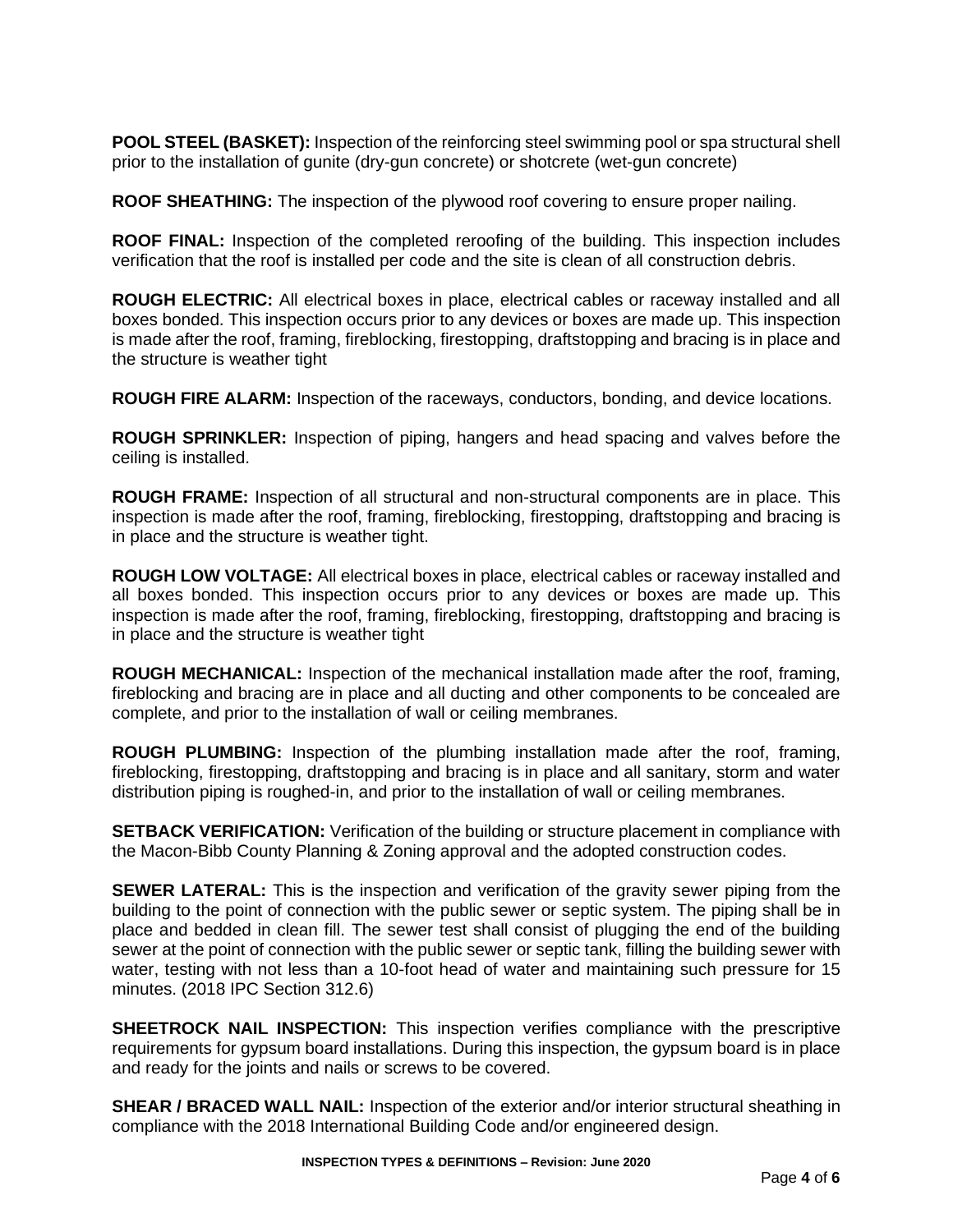**SHOWER PAN:** Inspection of materials used to create the shower pan liner and to verify that the pan liner is sloped to drain. The pan must be filled to a depth of 2" with potable water for a minimum of 15-minutes without sign of leakage. (2018 IPC Section 312.9)

**SIDING FINAL:** The exterior finish material is in place and installed per the adopted code and the manufacturer's installation requirements. The jobsite must be cleaned of all debris and construction materials.

**SLAB:** Inspection to verify compliance with the requirements of 2018 IRC Section R506. The floor shall be installed on 4" (four inch) minimum base of clean sand, gravel, crushed stone, crushed concrete or crushed blast-furnace slag.

**SLAB – POLY:** Inspection to verify compliance with the requirements of 2018 IRC Section R506 or 2018 IBC Section 1805. This inspection verifies that the base and approved vapor retarder with joints lapped was installed prior to pouring the concrete.

**STEMWALL:** Inspection of the concreate forms or block, with the rebar tied in place and ready for grout or concrete.

**STATUS INSPECTION:** This is a miscellaneous inspection to verify the onsite conditions, the overall status of the permitted construction, or to resolve onsite technical issues.

**TEMPORARY POWER:** Installation of temporary jobsite power. This inspection verifies that the circuit is in place and GFCI protected. The electrical service is grounded and bonded according to the 2017 National Electrical Code.

This inspection must occur PRIOR to utility connection.

**UNDER FLOOR ROUGH:** Inspection of the underfloor prior to the installation of the floor sheathing. The Combination Inspector will verify floor framing, underfloor access, underfloor plumbing, and mechanical systems.

**UNDER SLAB ELECTRICAL:** Electrical conduit shall be in place and be approved for direct burial applications. All conductors used within underground or under slab raceways must be approved for wet conditions. (2017 NEC Section 300.5(B))

**UNDER SLAB GAS PIPING:** Inspection of gas piping installed within approved conduit in compliance with 2018 IFGC Section 404.8.

**UNDER SLAB PLUMBING:** This inspection verifies the plumbing installation under the concrete slab or floor. The plumbing must be in place, plugged, and on test with a 10'-0" head of water. (2018 IPC Section 312.2)

**UNDERGROUND ELECTRICAL:** Inspection of the raceway or cable assembly installation prior to covering. The raceway or cable assembly must be installed on clean fill without debris or rocks that may damage the installation.

**UNDERGROUND FIRE MAIN:** Inspection of the piping for the automatic sprinkler systems into a building or the installation of private hydrant systems on commercial properties. This inspection verifies the piping installation, thrust blocks, pipe fittings, pipe joint restraints, etc.